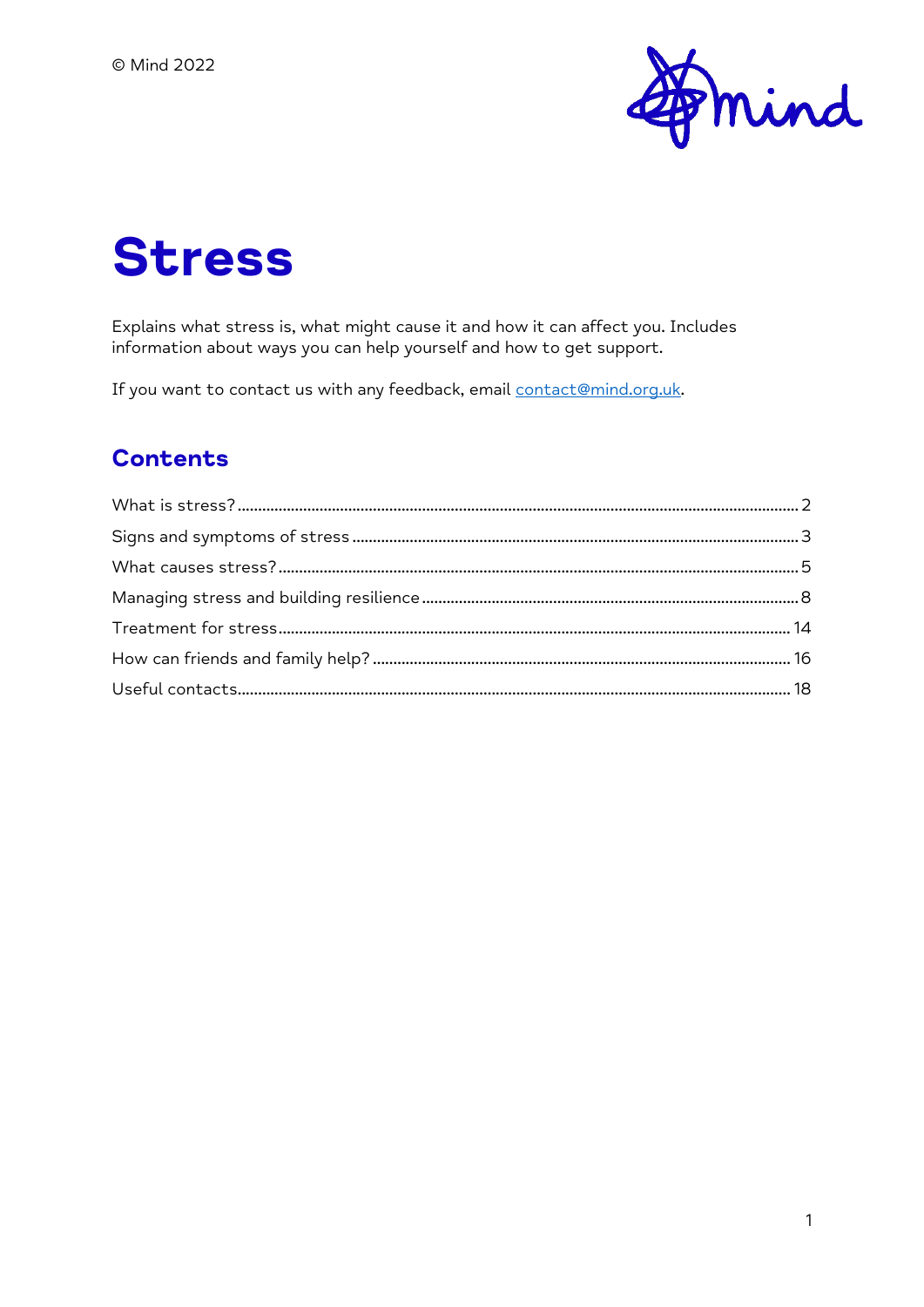## <span id="page-1-0"></span>**What is stress?**

Stress is how we react when we feel under pressure or threatened. It usually happens when we are in a situation that we don't feel we can manage or control.

When we experience stress, it can be as:

- An individual, for example when you have lots of responsibilities that you are struggling to manage
- Part of a group, for example if your family is going through a difficult time, such as [bereavement](https://www.mind.org.uk/information-support/guides-to-support-and-services/bereavement/) or [financial problems](https://www.mind.org.uk/information-support/tips-for-everyday-living/money-and-mental-health/)
- Part of your community, for example if you belong to a religious group that is experiencing discrimination
- A member of society, for example during natural disasters or events like the coronavirus pandemic

If you feel stress as part of a bigger group, you may all experience it differently. This can happen even if the cause of your stress is the same.

"It's overwhelming. Sometimes you can't see beyond the thick fog of stress."

### **When is stress a problem?**

Sometimes, a small amount of stress can help us to complete tasks and feel more energised. But stress can become a problem when it lasts for a long time or is very intense. In some cases, stress can affect our physical and mental health.

You might hear healthcare professionals refer to some types of stress as 'acute' or 'chronic':

- **Acute stress happens within a few minutes to a few hours of an event**. It lasts for a short period of time, usually less than a few weeks, and is very intense. It can happen after an upsetting or unexpected event. For example, this could be a sudden bereavement, assault or natural disaster.
- **Chronic stress lasts for a long period of time or keeps coming back**. You might experience this if you are under lots of pressure a lot of the time. You might also feel chronic stress if your day-to-day life is difficult, for example if you are a [carer](https://www.mind.org.uk/information-support/helping-someone-else/carers-friends-family-coping-support/) or if you live in poverty.

"I had time off work with stress and anxiety issues. I was on a very slippery slope and getting further down said slope at a rapid speed. I was scared."

### **Is stress a mental health problem?**

Stress is not normally considered a mental health problem. But it is connected to our mental health in several ways: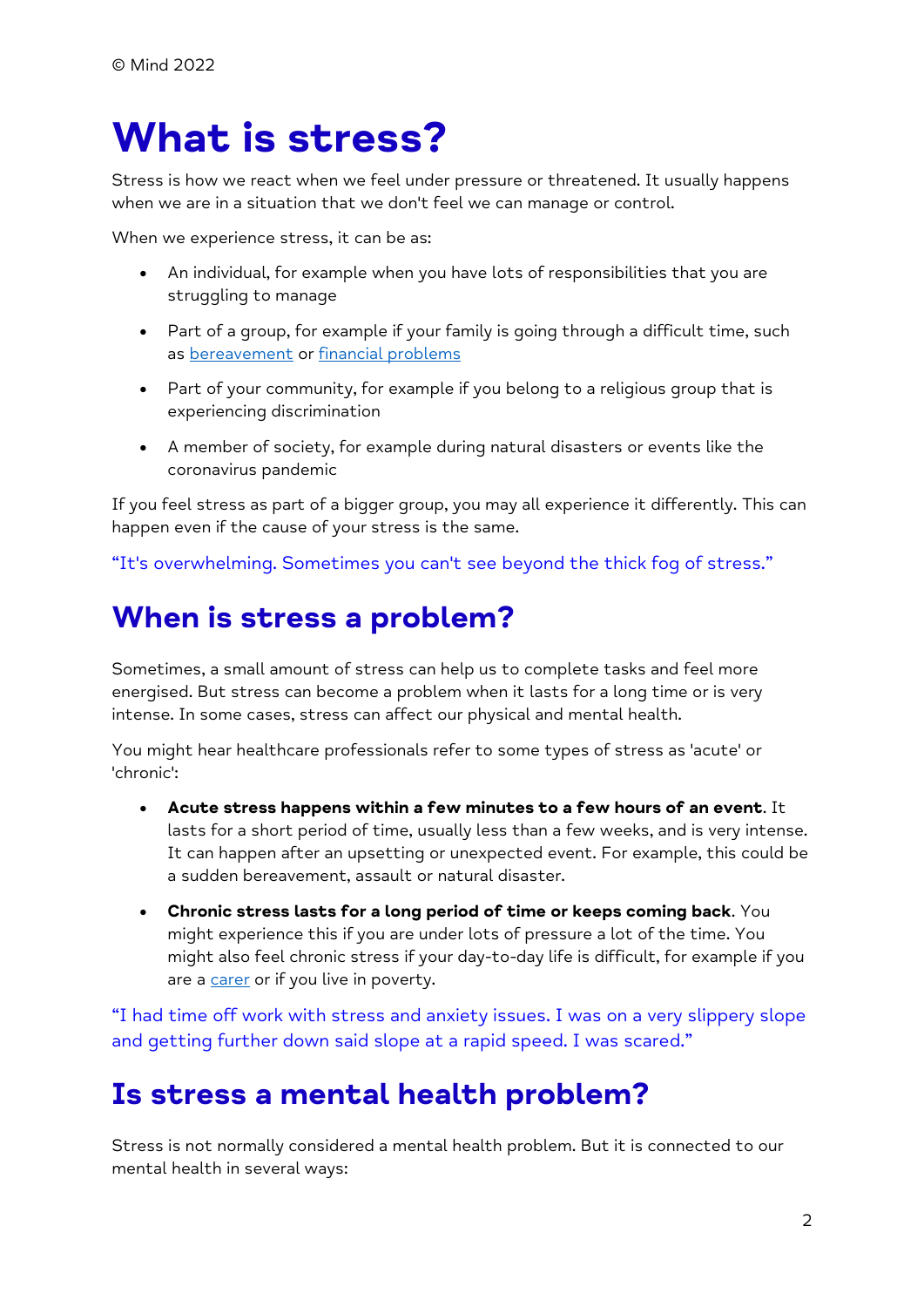- **Stress can cause mental health problems**. And it can make existing problems worse. For example, if you experience lots of stress, this might lead you to develop a mental health problem like [anxiety](https://www.mind.org.uk/information-support/types-of-mental-health-problems/anxiety-and-panic-attacks/) or [depression.](https://www.mind.org.uk/information-support/types-of-mental-health-problems/depression/) Or a traumatic period of stress might lead to [post-traumatic stress disorder \(PTSD\).](https://www.mind.org.uk/information-support/types-of-mental-health-problems/post-traumatic-stress-disorder-ptsd-and-complex-ptsd/)
- **Mental health problems can cause stress**. You might find coping with the dayto-day symptoms of your mental health problem is stressful. You may also feel stressed about managing medication, healthcare appointments or other treatments.
- You might use **recreational drugs or alcohol to cope with stress**. This could also affect your mental health, and cause further stress.

## <span id="page-2-0"></span>**Signs and symptoms of stress**

Stress can affect our emotions, our body and how we behave, in lots of different ways. Sometimes when we are stressed, we might be able to tell right away. But at other times, we might keep going without recognising the signs.

This section covers some of the common signs and symptoms:

- [How stress can make you feel](https://www.mind.org.uk/information-support/types-of-mental-health-problems/stress/signs-and-symptoms-of-stress/#HowStressCanMakeYouFeel)
- [Physical signs of stress](https://www.mind.org.uk/information-support/types-of-mental-health-problems/stress/signs-and-symptoms-of-stress/#PhysicalSignsOfStress)
- [How stress can make you behave](https://www.mind.org.uk/information-support/types-of-mental-health-problems/stress/signs-and-symptoms-of-stress/#HowStressCanMakeYouBehave)

"It was quite a revelation to notice my frantically beating heart, racing thoughts, hyperactive personality and behaviours all resulted from being massively and permanently stressed out."

### **How stress can make you feel**

If you are stressed, you might feel:

- Irritable, [angry,](https://www.mind.org.uk/information-support/types-of-mental-health-problems/anger/) impatient or wound up
- Over-burdened or overwhelmed
- [Anxious,](https://www.mind.org.uk/information-support/types-of-mental-health-problems/anxiety-and-panic-attacks/) nervous or afraid
- Like your thoughts are racing and you can't switch off
- Unable to enjoy yourself
- [Depressed](https://www.mind.org.uk/information-support/types-of-mental-health-problems/depression/)
- Uninterested in life
- Like you've lost your sense of humour
- A sense of dread
- Worried or tense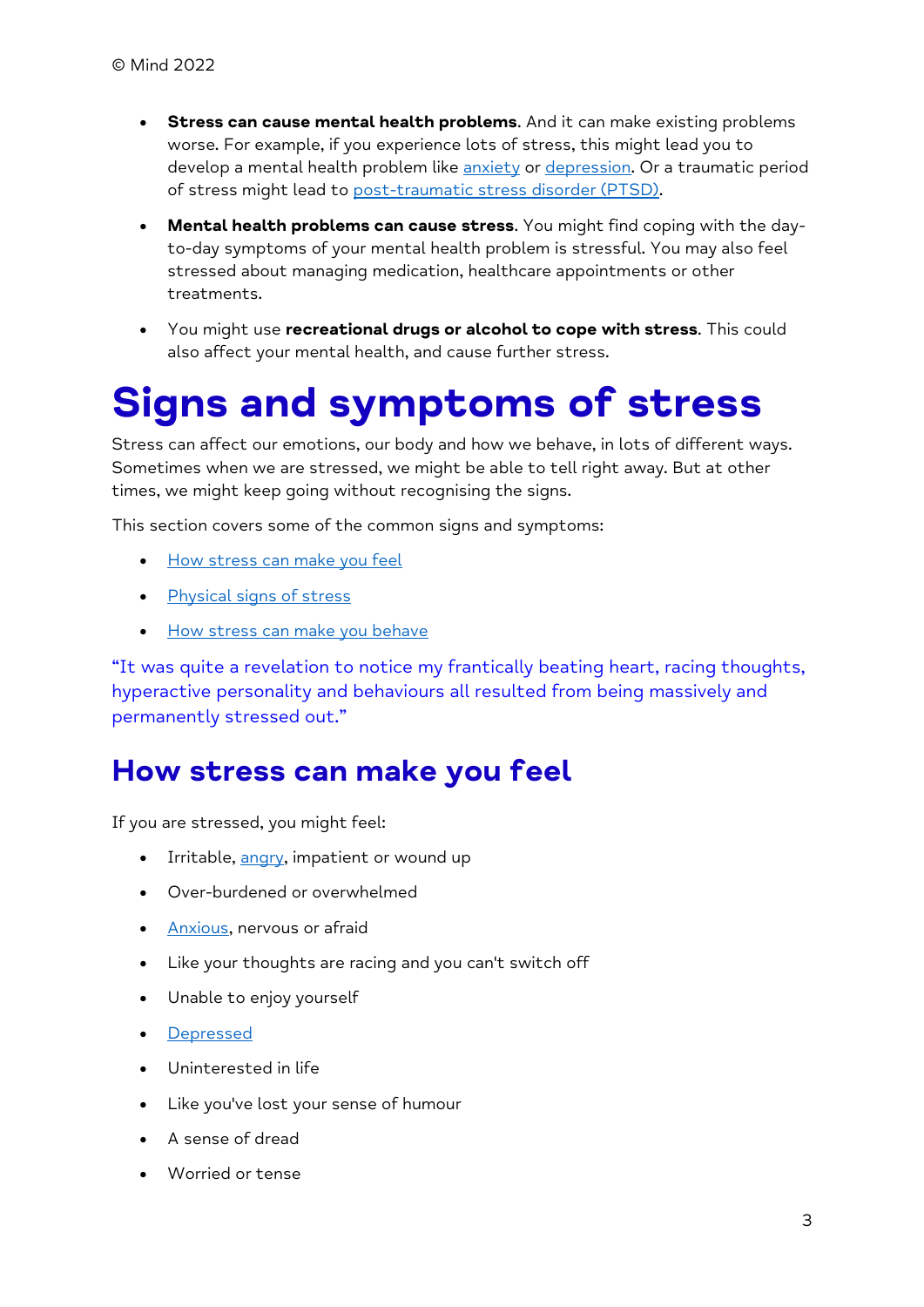- Neglected or [lonely](https://www.mind.org.uk/information-support/tips-for-everyday-living/loneliness/)
- Existing mental health problems getting worse

Some people who go through severe stress may experience suicidal feelings. This can be very distressing.

If you feel unable to keep yourself safe, it's a mental health emergency.

[Get emergency advice](https://www.mind.org.uk/information-support/guides-to-support-and-services/crisis-services/getting-help-in-a-crisis/)

## **Physical signs of stress**

The hormones that our bodies produce to respond to stressful situations can have many physical effects. These effects might include:

- Diffculty breathing
- [Panic attacks](https://www.mind.org.uk/information-support/types-of-mental-health-problems/anxiety-and-panic-attacks/panic-attacks/)
- Blurred eyesight or sore eyes
- [Sleep problems](https://www.mind.org.uk/information-support/types-of-mental-health-problems/sleep-problems/)
- Fatigue
- Muscle aches and headaches
- Chest pains and high blood pressure
- Indigestion or heartburn
- Constipation or diarrhoea
- Feeling sick, dizzy or fainting
- Sudden weight gain or weight loss
- Developing rashes or itchy skin
- Sweating
- Changes to your period or menstrual cycle
- Existing physical health problems getting worse

If we experience high levels of stress, these physical effects can get worse. This can also happen if we experience stress for a long period of time.

In some cases, stress may cause more severe or long-term physical health problems. These might include:

• **Takotsubo cardiomyopathy ('broken heart' syndrome)**. This can feel similar to a heart attack. The British Heart Foundation has information about takotsubo [cardiomyopathy.](https://www.bhf.org.uk/informationsupport/conditions/cardiomyopathy/takotsubo-cardiomyopathy)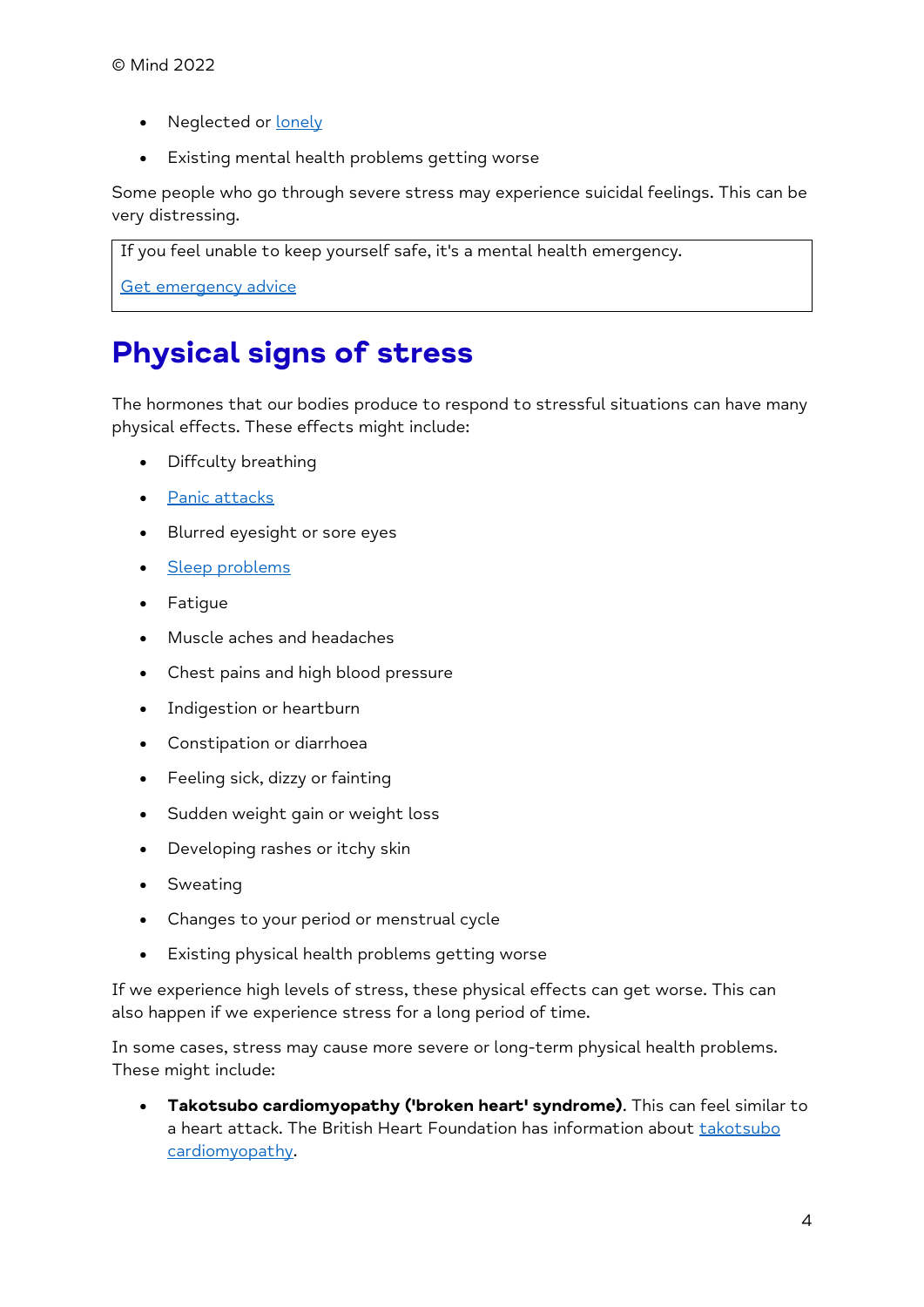• **Secondary amenorrhoea**. This is when you don't get your period for three months or more. The NHS has information on [stopped or missed periods.](https://www.nhs.uk/conditions/stopped-or-missed-periods/)

"I started waking up in the morning in a panic, feeling nauseous, with my heart racing. That feeling would stick around for as long as I was awake. 99% of the time, I felt like something really bad was about to happen."

### **How stress can make you behave**

If you feel stressed, it might make you:

- Find it hard to make decisions
- Unable to concentrate
- Unable to remember things, or make your memory feel slower than usual
- Constantly worry or have feelings of dread
- Snap at people
- Bite your nails
- Pick at or itch your skin
- Grind your teeth or clench your jaw
- Experience sexual problems, such as losing interest in sex or being unable to enjoy sex
- Eat too much or too little
- Smoke, use recreational drugs or drink alcohol more than you usually would
- Restless, like you can't sit still
- Cry or feel tearful
- Spend or shop too much
- Not exercise as much as you usually would, or exercise too much
- Withdraw from people around you

"[It feels like] the world is closing in on me, I can't breathe and I'm running out of time."

## <span id="page-4-0"></span>**What causes stress?**

Many things can cause stress. You might feel stressed because of one big event or situation in your life. Or it might be a build-up of lots of smaller things.

This might make it harder for you to identify what's making you feel stressed, or to explain it to other people.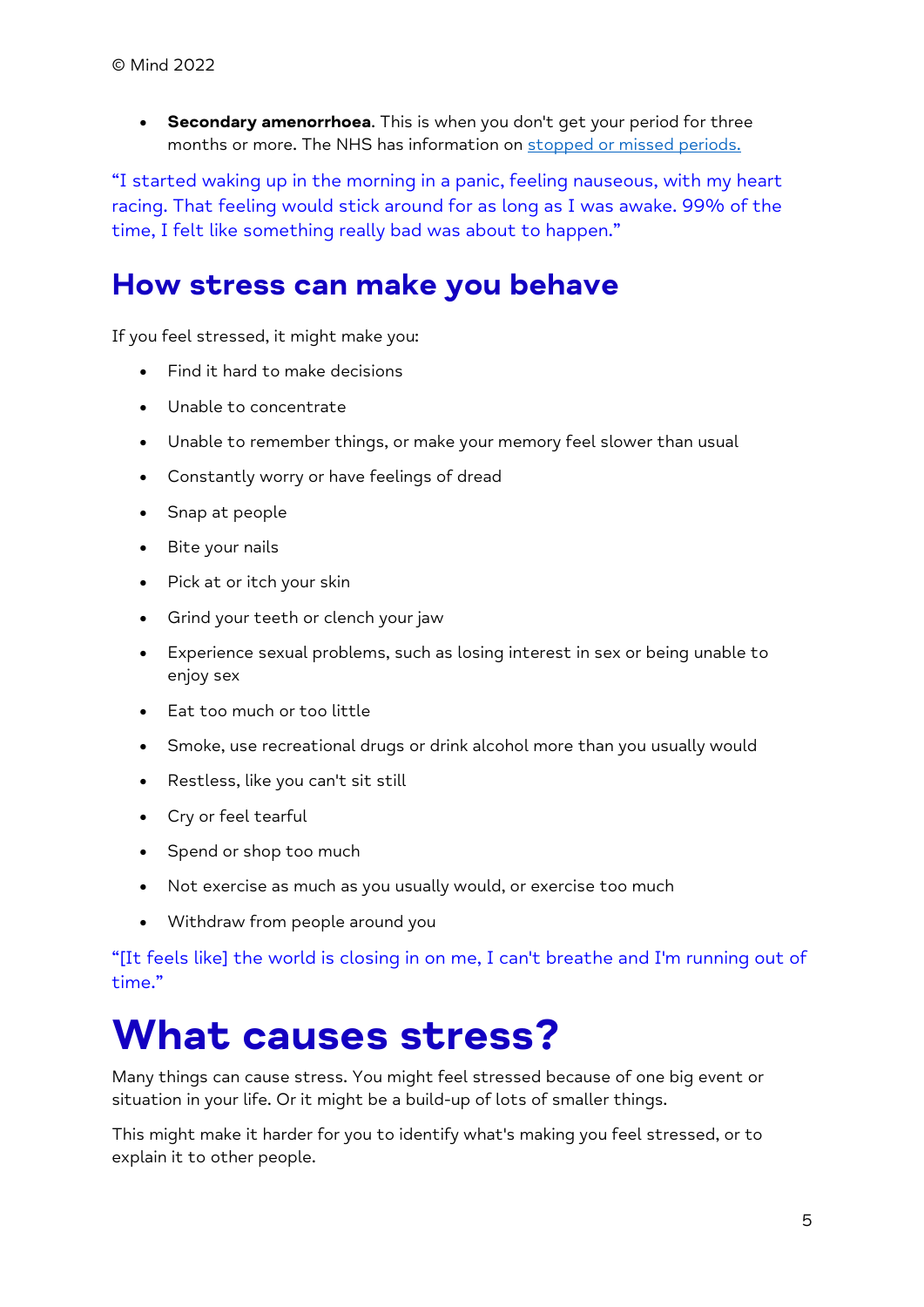You may experience stress if you:

- Feel under lots of pressure
- Face big changes in your life
- Are worried about something
- Don't have much or any control over the outcome of a situation
- Have responsibilities that you find overwhelming
- Don't have enough work, activities or change in your life
- Experience discrimination, hate or abuse
- Are going through a period of uncertainty

"Stressful life events, which in isolation might seem less significant, combined to have a real impact on my mental health."

## **Why do certain things make me feel stressed?**

How stressed you feel in different situations may depend on factors like:

- How comfortable you feel in certain types of situation
- What else you are going through at the time
- Your past experiences, and how these affect the way you feel about yourself
- The resources you have available to you, such as time and money
- The amount of support you have from other people

Some situations that don't bother you at all might cause someone else a lot of stress. This is because we are all influenced by different experiences. We also have different levels of support and ways of coping.

Certain events might also make you feel stressed sometimes, but not every time.

For example, if you go shopping for food with enough time and money, you may not feel stressed. But you might feel stressed if you have lots of other things to do, have a tight budget, or need to buy food for a big event.

"I get stressed when things get out of perspective – too much work, thinking too far ahead."

## **What kind of situations can cause stress?**

Many things can cause stress in different areas of our lives. These may include: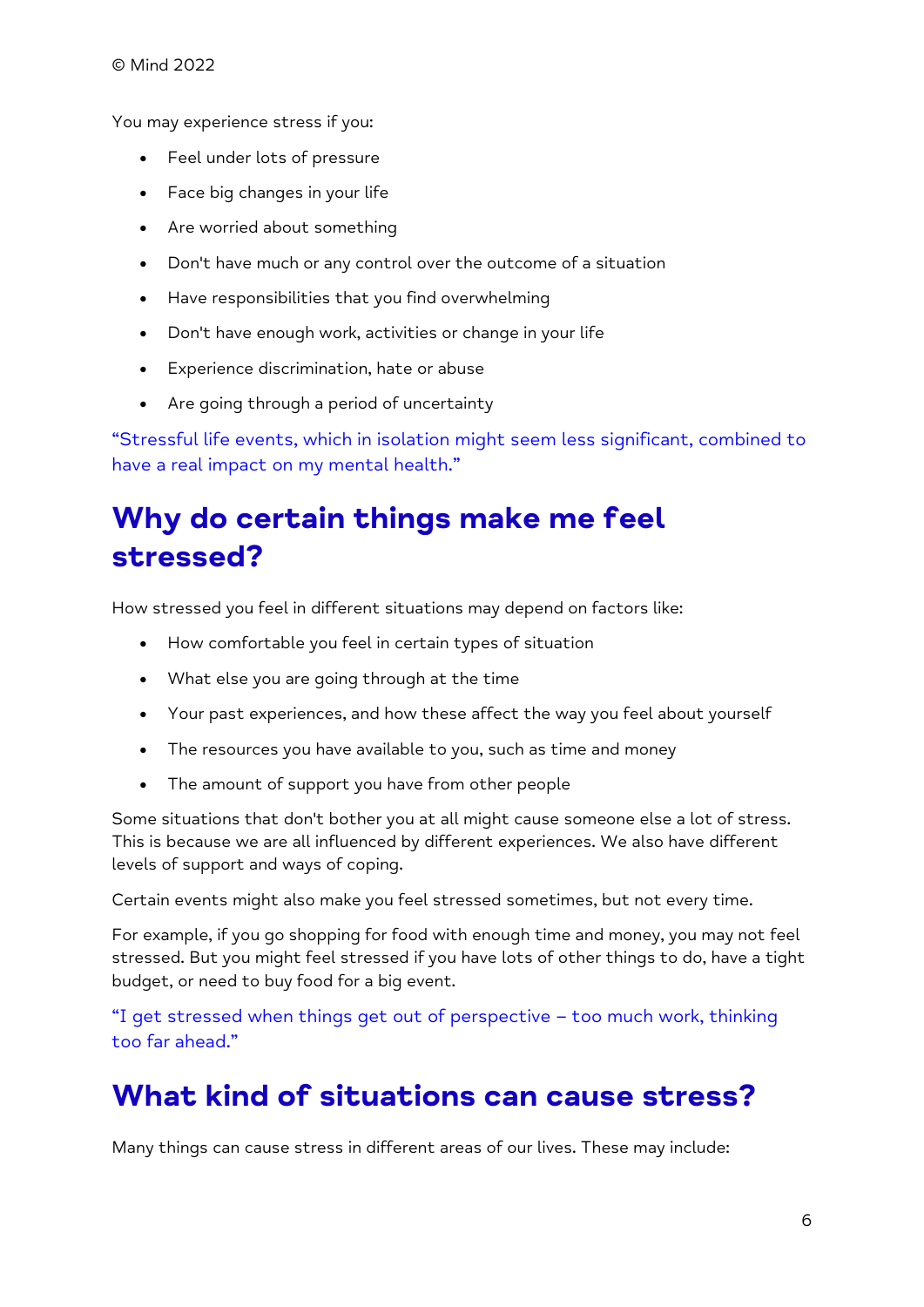#### **Personal**

- Illness or injury
- Pregnancy and becoming a parent
- Infertility and problems having children
- [Bereavement](https://www.mind.org.uk/information-support/guides-to-support-and-services/bereavement/)
- Experiencing abuse
- Experiencing crime and the justice system, such as being arrested, going to court or being a witness
- Organising a complicated event, like a holiday
- Everyday tasks, such as household chores or taking transport

#### **Friends and family**

- Getting married or civil partnered
- Going through a break-up or getting divorced
- Difficult relationships with parents, siblings, friends or children
- [Being a carer](https://www.mind.org.uk/information-support/helping-someone-else/carers-friends-family-coping-support/)

"My breakdown [...] was due to having a stressful job as a project manager and dealing with a marriage break up and subsequent divorce."

#### **Employment and study**

- Losing your job
- Long-term unemployment
- Retiring
- Exams and deadlines
- Difficult situations or colleagues at work
- Starting a new job

Stressed about exams? We have info for young people to help you cope with exam stress at school or college

**[Read more](https://www.mind.org.uk/information-support/for-children-and-young-people/exam-stress/)**

#### **Housing**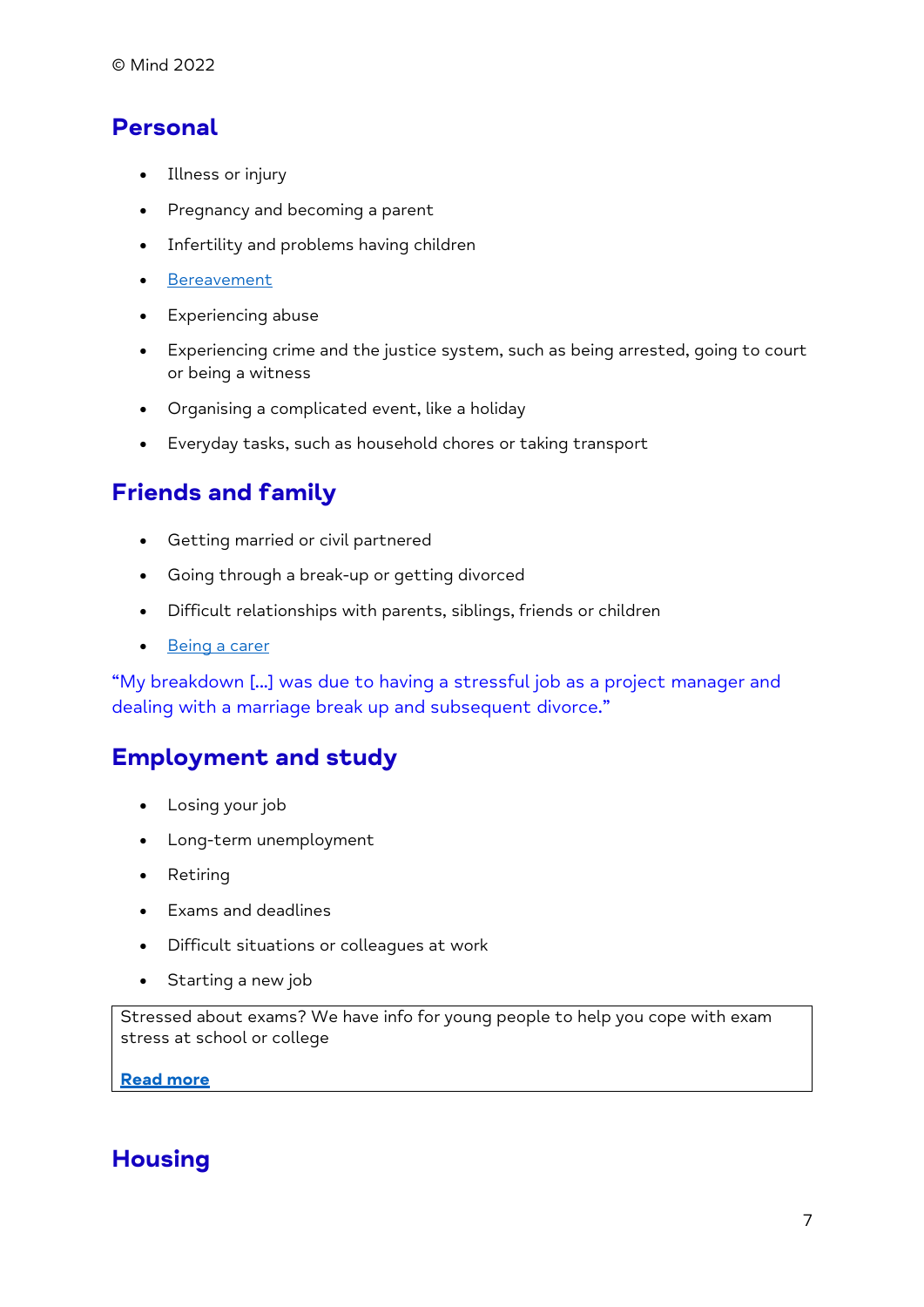- [Housing problems,](https://www.mind.org.uk/information-support/guides-to-support-and-services/housing/) such as poor living conditions, lack of security or homelessness
- Moving house
- Problems with neighbours

#### **Money**

- Worries about [money](https://www.mind.org.uk/information-support/tips-for-everyday-living/money-and-mental-health/) or benefits
- Living in poverty
- Managing debt

#### **Social factors**

- Having poor access to services such as medical care, green spaces or transport
- Living through a stressful community-wide, national or global event, like the coronavirus pandemic
- Experiencing stigma or discrimination, including [racism,](https://www.mind.org.uk/information-support/tips-for-everyday-living/racism-and-mental-health/) homophobia, biphobia or [transphobia](https://www.mind.org.uk/information-support/tips-for-everyday-living/lgbtiqplus-mental-health/)

[Read more about racism and mental health](https://www.mind.org.uk/information-support/tips-for-everyday-living/racism-and-mental-health/)

## **Can happy events cause stress?**

Some of these situations are often thought of as happy events. For example, you might feel expected to be happy or excited about getting married or having a baby.

But these events can bring big changes, and you might experience new or unusual demands. So they can still feel very stressful. This can be difficult to deal with, especially if you also feel pressure to be positive.

"I've never been more stressed in my life than the 6 months leading up to my wedding... everyone kept asking me if I was happy and expecting me to be excited all the time, but I just couldn't feel it. I ended up getting really ill."

# <span id="page-7-0"></span>**Managing stress and building resilience**

Being prepared for periods of stress can make it easier to get through them. And knowing how to manage our wellbeing can help us recover after a stressful event. Some of us may refer to our ability to manage stress as our resilience.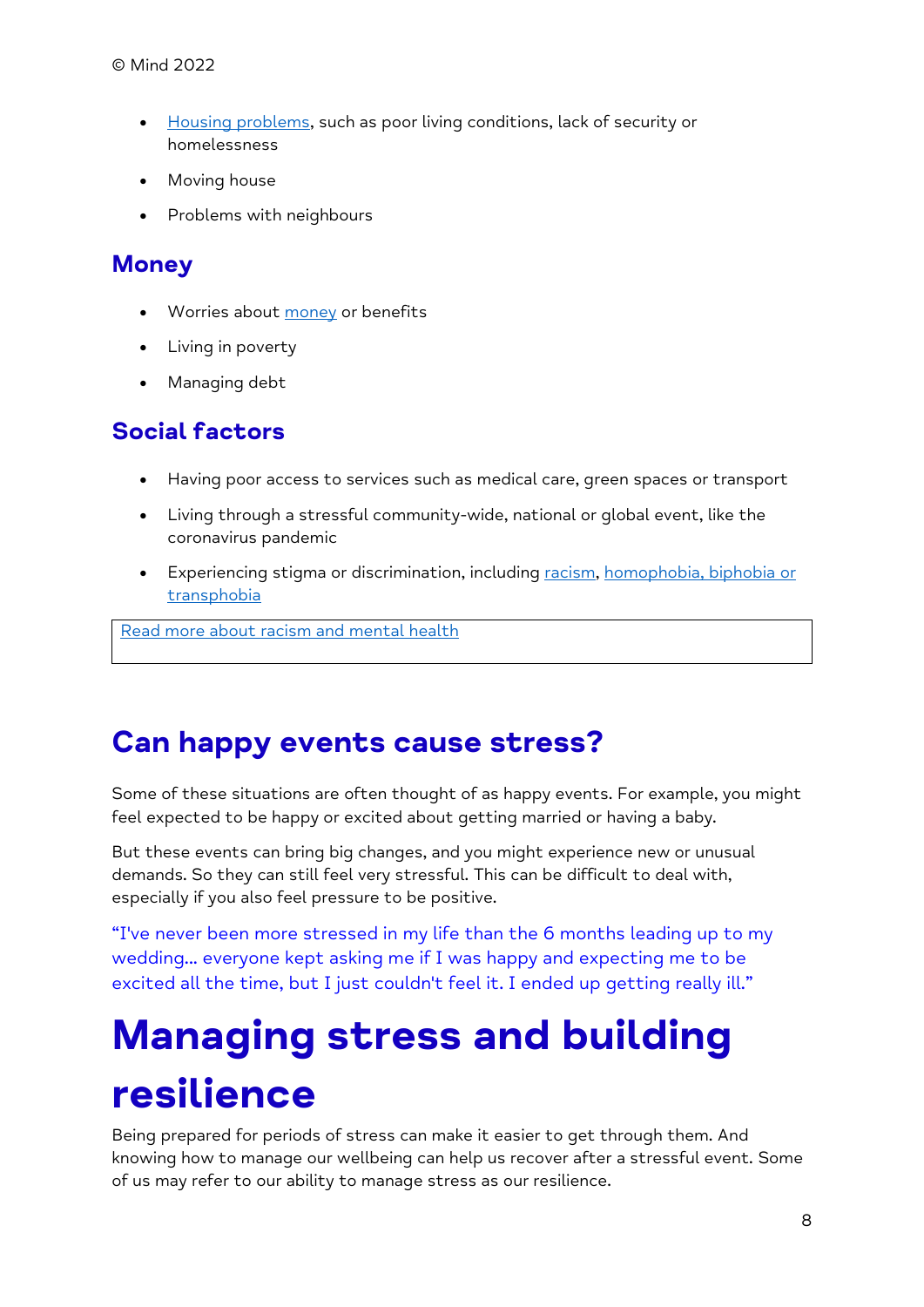There are things we can try to build our resilience against stress. But there are also factors that might make it harder to be resilient, such as experiencing discrimination or lacking support.

This page has information on:

- [Barriers to resilience](https://www.mind.org.uk/information-support/types-of-mental-health-problems/stress/managing-stress-and-building-resilience/#BarriersToResilience)
- [Tips for managing stress](https://www.mind.org.uk/information-support/types-of-mental-health-problems/stress/managing-stress-and-building-resilience/#TipsForManagingStress)

## **Barriers to resilience**

The terms 'resilience' and 'managing stress' can mean different things to different people. We might understand them differently because our experiences shape how we feel stress, and how easily we can respond to it.

Some people may think that our response to stress is something that we can all easily control. But this is not true. There are some causes of stress that are beyond our control. And some ways of managing stress and building resilience are not always available to us.

This makes dealing with stress very personal – it may be harder for some of us than for others. Some experiences that can make it more difficult include:

- Having a long-term physical health condition
- Having a mental health problem
- Experiencing discrimination and hate, including [racism,](https://www.mind.org.uk/information-support/tips-for-everyday-living/racism-and-mental-health/) homophobia, biphobia or [transphobia](https://www.mind.org.uk/information-support/tips-for-everyday-living/lgbtiqplus-mental-health/)
- Living far away from family or friends, or having difficult relationships with them
- Experiencing [loneliness](https://www.mind.org.uk/information-support/tips-for-everyday-living/loneliness/)
- Experiencing poverty and [money worries,](https://www.mind.org.uk/information-support/tips-for-everyday-living/money-and-mental-health/) including debt or problems with benefits
- Living in an area with poor access to services like healthcare, public transport and green spaces
- Being a single parent
- Being a [carer](https://www.mind.org.uk/information-support/helping-someone-else/carers-friends-family-coping-support/)
- Having poor quality [housing](https://www.mind.org.uk/information-support/guides-to-support-and-services/housing/)
- Lacking safety and protection, such as living in areas with poor policing

Research shows that it is easier to develop resilience if we don't face these barriers. But many of these things are difficult or impossible to change.

**Remember**: if you face these barriers, this is not your fault. And it is not up to you to remove these barriers yourself.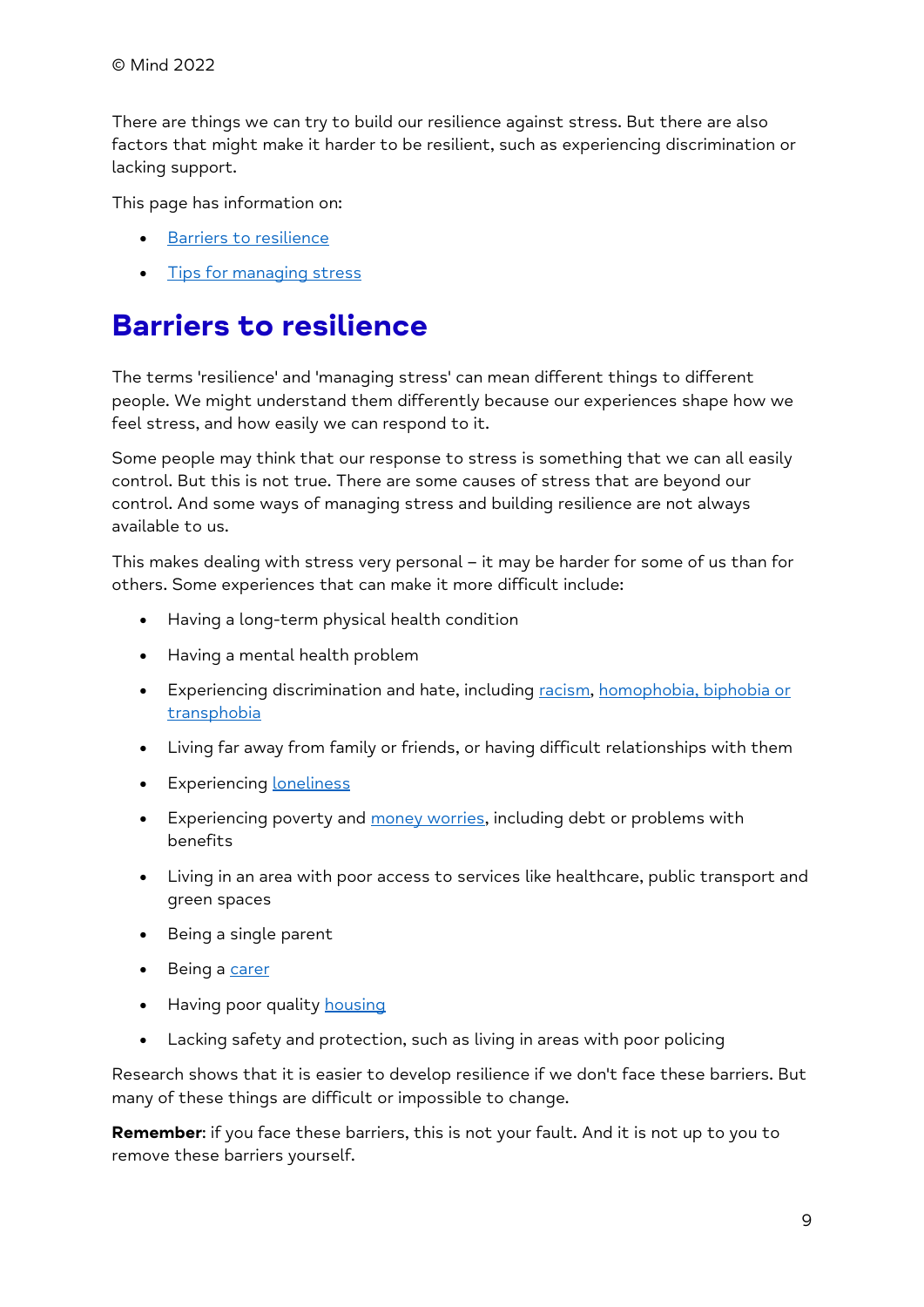"I believe that the root cause of my anxiety and stress was racism. This was further exacerbated by experiencing microaggressions at school and university."

## **Tips for managing stress**

Below are some tips you could try to help you manage stress and build your resilience. Trying these ideas won't make all the stress in your life disappear. But they could make it easier to get through stressful situations.

#### **Look after your wellbeing**

Taking care of your wellbeing can help you feel more able to manage stress. Different things will work for different people, but these are some ideas you could try:

- **Be kind to yourself**. Learning to be kinder to yourself can help with how you feel in different situations. Try to take breaks in your day for things you enjoy. And reward yourself for your achievements, even if they seem small.
- **Try to find time to relax**. This might feel hard if you can't do anything to stop a situation that is making you stressed. But if you can allow yourself a short break, this can help with how you feel. See our pages on [relaxation](https://www.mind.org.uk/information-support/tips-for-everyday-living/relaxation/) for some tips and exercises.
- **Develop your interests and hobbies**. Spending time on things you enjoy could help distract you from a stressful situation. If stress is making you feel [lonely](https://www.mind.org.uk/information-support/tips-for-everyday-living/loneliness/) or isolated, shared hobbies can also be a good way to meet new people.
- **Spend time in nature**. This can help to reduce stress and improve wellbeing. You could try going for a walk in a green space, taking care of indoor plants, or spending time with animals. Our [nature and mental health](https://www.mind.org.uk/information-support/tips-for-everyday-living/nature-and-mental-health/) pages have more information.
- Look after your physical health. Getting enough [sleep,](https://www.mind.org.uk/information-support/types-of-mental-health-problems/sleep-problems/) staying physically [active](https://www.mind.org.uk/information-support/tips-for-everyday-living/physical-activity-and-your-mental-health/) and eating a balanced diet can make stress easier to manage. Stress can sometimes make these things difficult to look after. But even small changes can make a big difference.

See our pages on [wellbeing](https://www.mind.org.uk/information-support/tips-for-everyday-living/wellbeing/) for more tips to support yourself.

"My advice would be if you're feeling stressed, be kind to yourself, everything starts with you."

#### **Build your support network**

Research shows that having a good support network can help to build resilience and make stress easier to manage. Support from people you trust can make stressful situations easier to manage.

This support could include: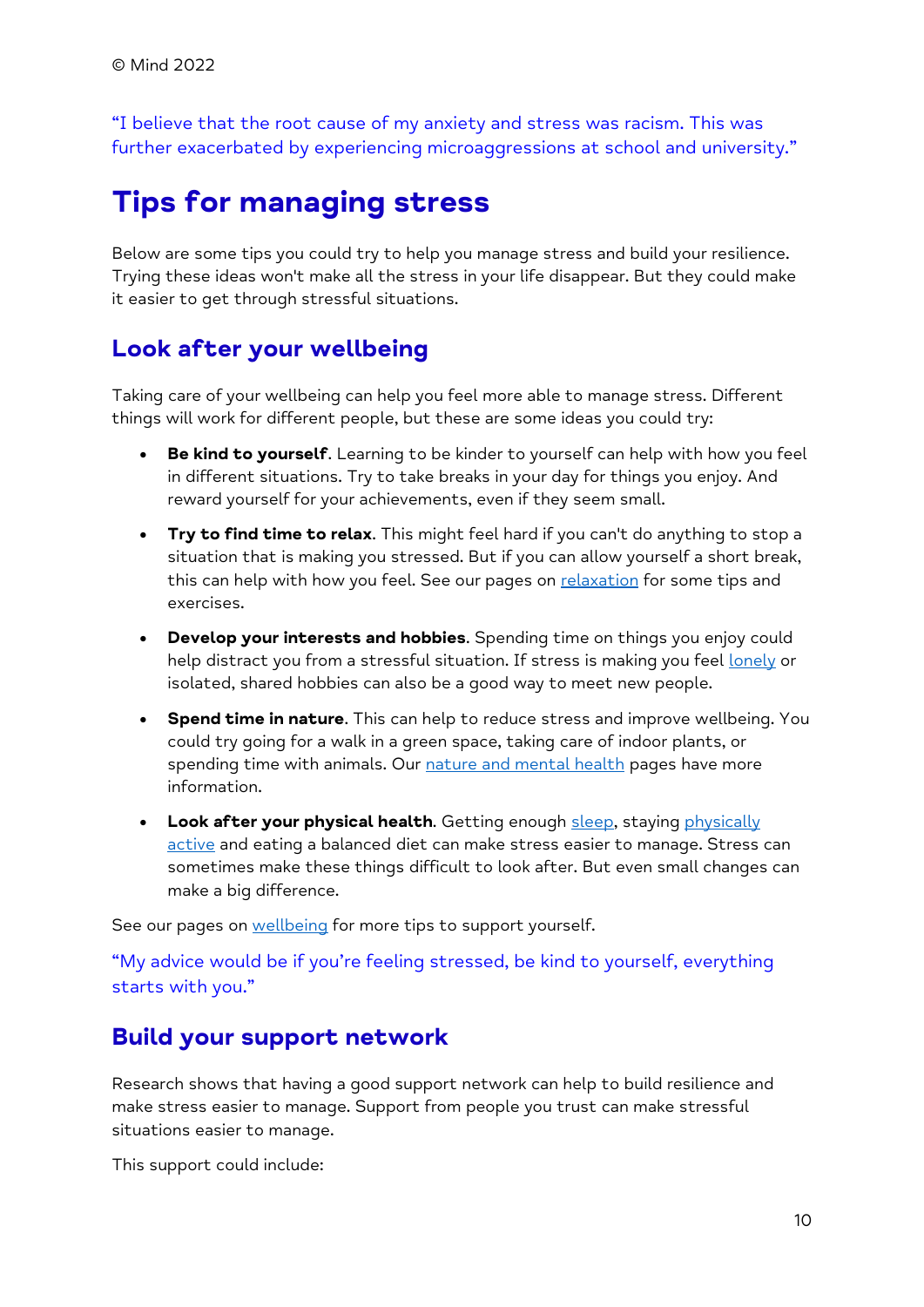- **Friends and family**. Sometimes telling the people close to you how you're feeling can make a big difference. They might be able to help with some of the things causing you stress.
- **Support at work**. For example, this may be from your manager, human resources (HR) department, union representatives or employee assistance scheme. Your wellbeing is important and responsible employers should take it seriously. If you're worried that your workplace might not be supportive, our page on work [and stress](https://www.mind.org.uk/information-support/tips-for-everyday-living/how-to-be-mentally-healthy-at-work/work-and-stress/) has some quidance that may help. The Health and Safety Executive has [information on work-related stress](https://www.hse.gov.uk/stress/) that may also help.
- **Support at university or college**. For example, this could be from your tutors, student union or student services. See our pages on [student life](https://www.mind.org.uk/information-support/tips-for-everyday-living/student-life/) for more tips on getting support as a student.
- **Peer support**. If you're finding things hard, talking to people who have similar feelings or experiences can help. This could be face-to-face at a peer support group, or through an online community like Mind's [Side by Side.](https://www.mind.org.uk/information-support/side-by-side-our-online-community/) See our pages on [peer support](https://www.mind.org.uk/information-support/drugs-and-treatments/peer-support/) to find out more.

"The brain is like an engine; if you run it too hot all day, every day without checking the oil and water, it breaks."

#### **Identify your triggers**

Working out what may trigger stress can help you prepare for it. Even if you can't avoid these situations, being prepared can help. Knowing what you can and cannot change could help you work out the best way to deal with stress.

Take some time to think about situations that might make you feel stressed. You could do this on your own or with someone you trust. You could consider:

- **Situations that come up often** and that you worry about, such as paying a bill or attending an appointment.
- **One-off events that are on your mind a lot**, like moving house or taking an exam.
- **Ongoing stressful events**, like being a carer or experiencing discrimination.
- **Something that you are worried about happening again**, such as going back to a place that you had a bad experience.

Reflecting on these things may sometimes be upsetting. If remembering or talking about these experiences makes you feel worse, you can stop.

Our pages on *[trauma](https://www.mind.org.uk/information-support/types-of-mental-health-problems/trauma/)* have more information on stressful or frightening events that may be difficult to talk about.

"I think it's very important to acknowledge your feelings. Be honest with how you're feeling. If you're not happy in any situation, it's okay to leave. It's also okay to ask for help."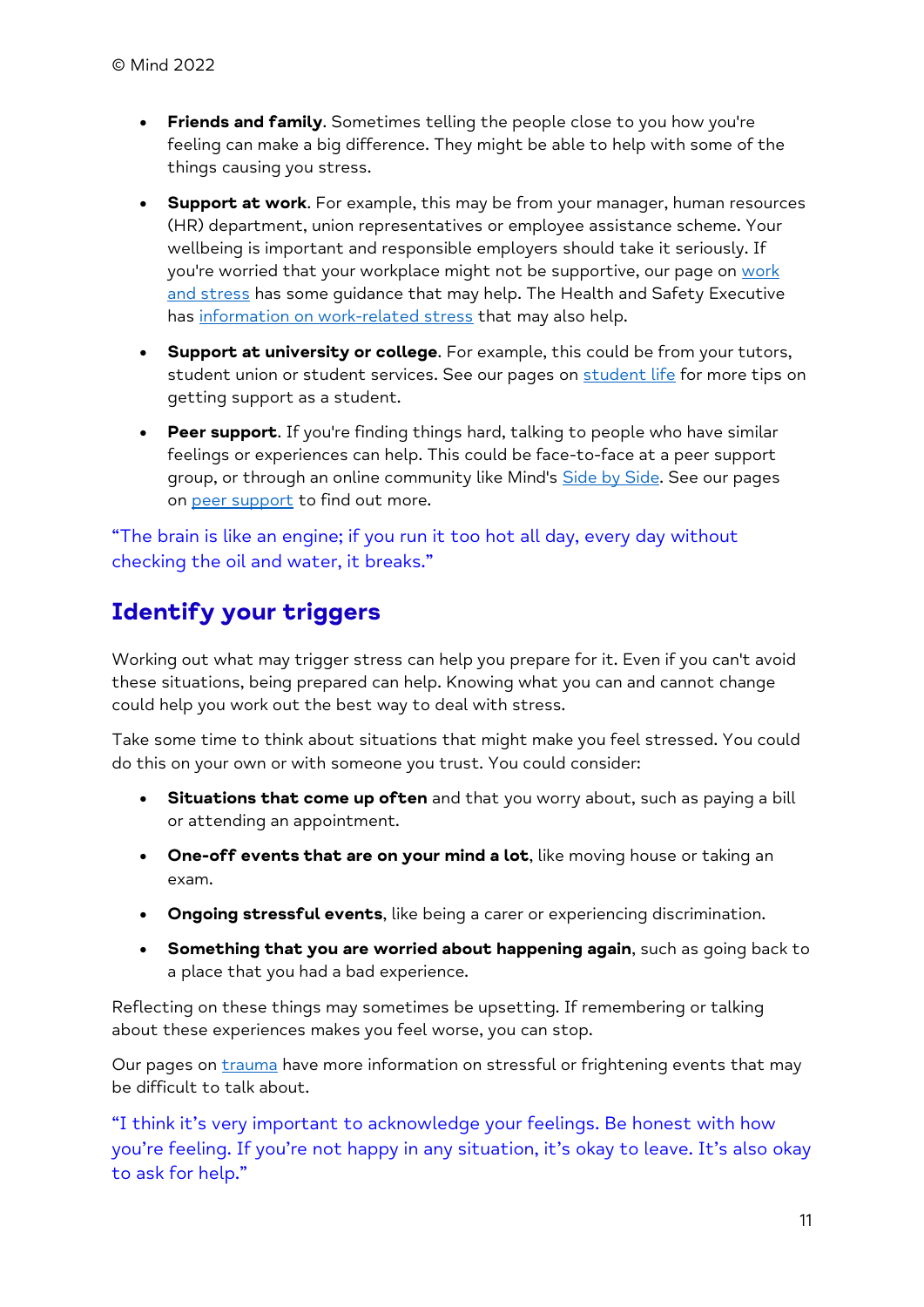#### **Organise your time**

Some of us may feel stressed because we have a lot of things to manage in our lives. In this case, changing the way we organise our time can help us feel more in control.

If you think this may help, you could:

- **Try to identify when you have the most energy**, such as in the morning or in the evening. If you can, do your most important tasks around that time of day, to help you concentrate better.
- **Make a list of things you have to do**. Arrange them in order of importance. Try to focus on the most urgent thing first. You might find it helpful to create a timetable, planning when to spend time on each task.
- **Set smaller, achievable targets**. When we feel stressed, it's easy to set ourselves large or unrealistic goals. This might be to try to overcome the situation that is making us feel stressed. But often, this can make us feel more stressed and frustrated, if we don't reach the targets we set. Setting smaller, more achievable goals can help us feel more satisfied and in control.
- **Vary your activities**. Try to balance boring tasks with more interesting ones. And mix up stressful tasks with those you find easier, or that you can do more calmly.
- **Try not to do too much at once**. If you take on too much, you might find it harder to do any individual task well. This could make you feel even more stressed.
- **Be clear with others about what you can take on**. In some situations, it might not always be possible to say no to things, or tell people exactly how you feel. But if you can, let people know if their demands are unreasonable or unrealistic.
- **Have breaks and take things slowly**. It might be difficult to do this when you're stressed. But it can help to deal with things better and get through a stressful situation.
- **Ask someone if they can help**. For example, you could ask a friend or family member to help with some of your daily tasks. This can give you more time to spend on any tasks that are making you stressed.

"I need to take on enough challenges to keep me interested and engaged with the world, but not too many to the point where I am exhausted."

#### **Take action in your community**

Sometimes, our stress might be caused or made worse by problems in our community, such as lack of access to services. Taking action against these problems can help how we feel in ourselves, as well as supporting others.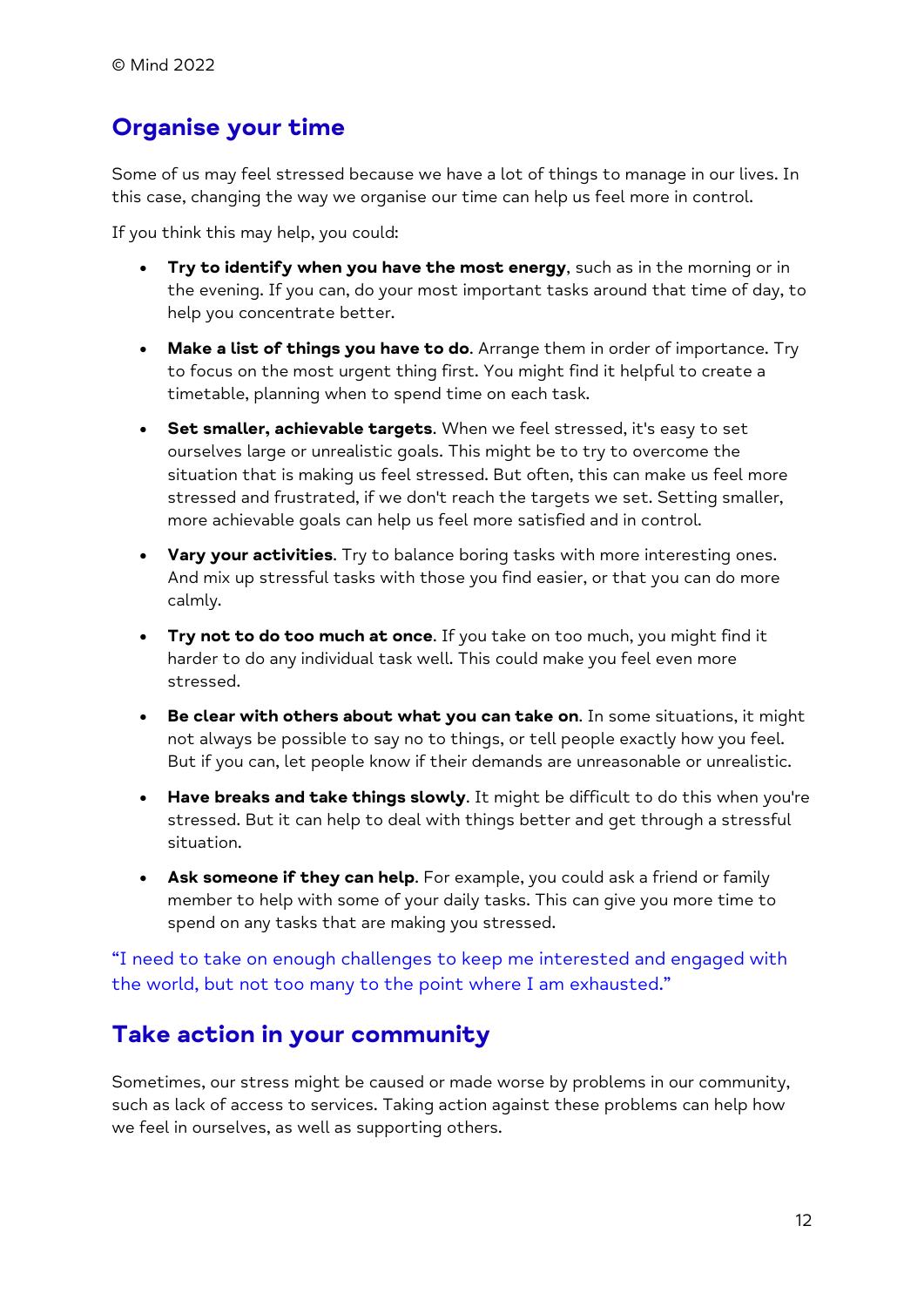When we are very stressed, these things might not feel possible. And at any time, they might feel tiring or stressful themselves. But if you feel able to do so, some things you could try include:

- **Mind campaigns**. Visit our [campaigns](https://www.mind.org.uk/news-campaigns/campaigns/) page to find out how we are campaigning for change, and how to become a campaigner.
- **Community groups**. There might be campaigns or volunteering projects to improve your local area and community.  $Do II$  has information on volunteer groups in your area. Or visit [myCommunity](https://mycommunity.org.uk/) for information on how to set up a community group.
- **Take part in local decisions**. Your area may have regular meetings of local, parish or town councils. You can often attend these meetings to have a say in decisions affecting your community. The UK Government website has a tool to [find your local council.](https://www.gov.uk/find-local-council)
- **Write to your MP**. You can contact your local member of parliament (MP) to tell them about a problem in your area and ask them to take action. The UK Parliament website has information on [when and how to contact an MP.](https://www.parliament.uk/get-involved/contact-an-mp-or-lord/contact-your-mp/)

#### **Support for causes of stress**

There may be different areas of your life that make you feel stressed. Some of these might feel difficult to change on your own, or without support and advice on what to do next.

We have lots of information to help you find support in different areas of your life, including:

- [Housing and mental health](https://www.mind.org.uk/information-support/guides-to-support-and-services/housing/)
- [Money and mental health](https://www.mind.org.uk/information-support/tips-for-everyday-living/money-and-mental-health/)
- [Insurance cover](https://www.mind.org.uk/information-support/guides-to-support-and-services/insurance-cover-and-mental-health/)
- [Mental health at work](https://www.mind.org.uk/information-support/tips-for-everyday-living/how-to-be-mentally-healthy-at-work/work-and-mental-health/)
- [Coping when supporting someone else](https://www.mind.org.uk/information-support/helping-someone-else/carers-friends-family-coping-support/)
- [Coping as a parent with a mental health problem](https://www.mind.org.uk/information-support/tips-for-everyday-living/parenting-with-a-mental-health-problem/parenting-and-mental-health/)
- [Abuse support](https://www.mind.org.uk/information-support/guides-to-support-and-services/abuse/)
- [Addiction and dependency support](https://www.mind.org.uk/information-support/guides-to-support-and-services/addiction-and-dependency/)
- [Racism and mental health](https://www.mind.org.uk/information-support/tips-for-everyday-living/racism-and-mental-health/)
- [Seeking help for a mental health problem](https://www.mind.org.uk/information-support/guides-to-support-and-services/seeking-help-for-a-mental-health-problem/)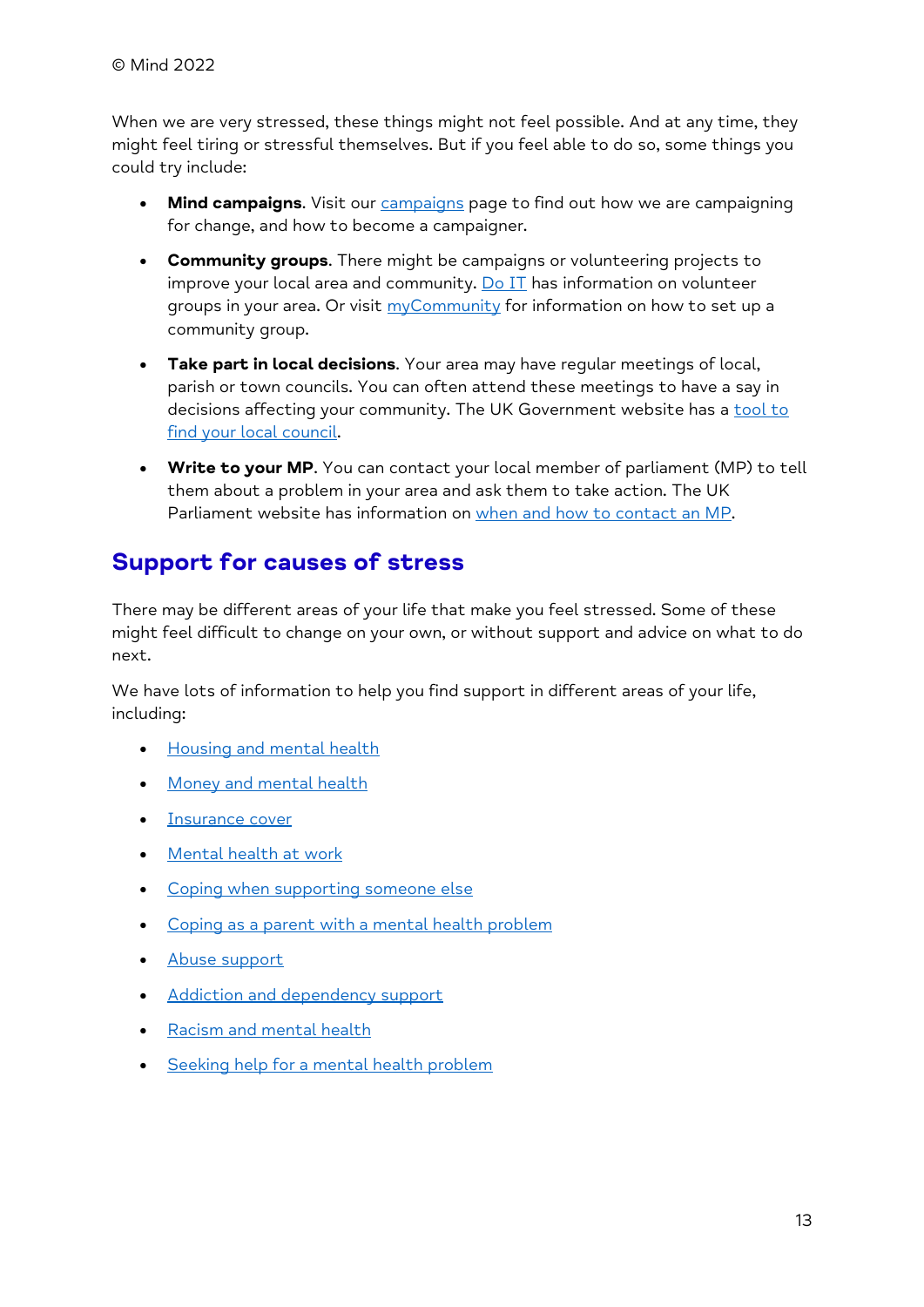## <span id="page-13-0"></span>**Treatment for stress**

There are no specific treatments for stress. But there are treatments for some of the signs and symptoms of stress. These might help if you are finding it difficult to manage stress yourself.

This page covers:

- [Speaking to your GP](https://www.mind.org.uk/information-support/types-of-mental-health-problems/stress/treatment-for-stress/#SpeakingToYourGP)
- **[Medication](https://www.mind.org.uk/information-support/types-of-mental-health-problems/stress/treatment-for-stress/#medication)**
- Talking [therapy](https://www.mind.org.uk/information-support/types-of-mental-health-problems/stress/treatment-for-stress/#TalkingTherapy)
- [Complementary and alternative therapies](https://www.mind.org.uk/information-support/types-of-mental-health-problems/stress/treatment-for-stress/#ComplementaryAndAlternativeTherapies)

Visit our page on [managing stress and building resilience](https://www.mind.org.uk/information-support/types-of-mental-health-problems/stress/managing-stress-and-building-resilience/) to find tips for taking care of yourself when you feel stressed.

## **Speaking to your GP**

Your GP might be helpful to speak to if:

- You are experiencing a lot of stress.
- You have felt stressed for a long time.
- Your feelings of stress are affecting your physical or mental health.

If stress is causing you physical health problems, your GP may run some tests to see how they can help manage the symptoms.

They may suggest some options to help you manage your stress, such as [wellbeing](https://www.mind.org.uk/information-support/tips-for-everyday-living/wellbeing/) and [relaxation tips.](https://www.mind.org.uk/information-support/tips-for-everyday-living/relaxation/) They might be able to refer you to social prescribing, if it is available in your area.

Social prescribing is a form of community-based treatment that helps you deal with social issues affecting your health. For example, this might include support for [loneliness,](https://www.mind.org.uk/information-support/tips-for-everyday-living/loneliness/) money [problems](https://www.mind.org.uk/information-support/tips-for-everyday-living/money-and-mental-health/) or [physical activity.](https://www.mind.org.uk/information-support/tips-for-everyday-living/physical-activity-and-your-mental-health/) It can also help you find activities that improve your wellbeing, such as arts and gardening classes, or volunteering opportunities.

See our page on [talking to your GP](https://www.mind.org.uk/information-support/guides-to-support-and-services/seeking-help-for-a-mental-health-problem/talking-to-your-gp/) for tips on how to discuss how you're feeling with your doctor.

"Social prescribing helps you find lots of different activities and support in your local community that can help you turn things around."

## **Medication**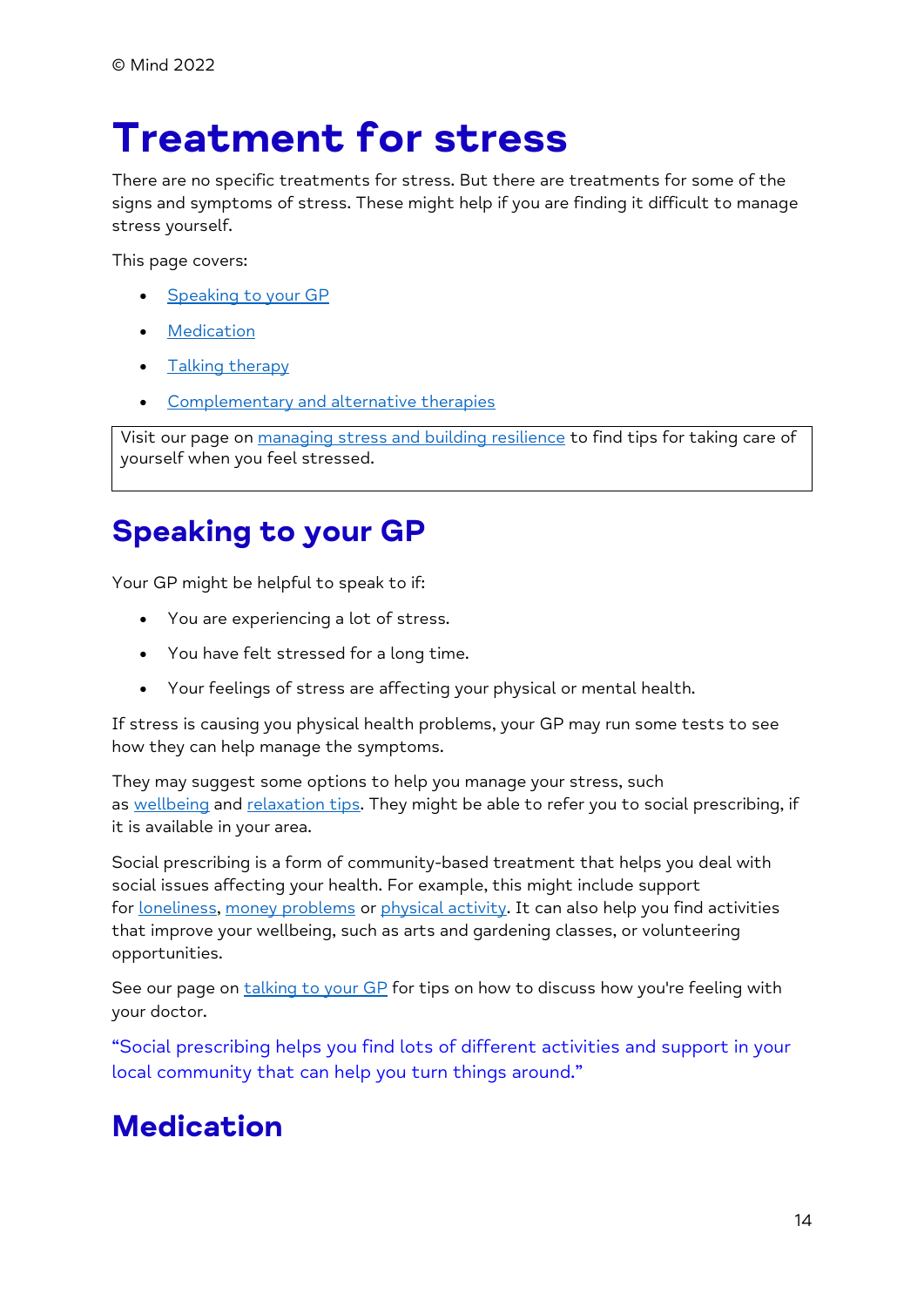There is no specific medication for stress. But there are medications that can help reduce or manage some of the [signs and symptoms of stress.](https://www.mind.org.uk/information-support/types-of-mental-health-problems/stress/signs-and-symptoms-of-stress/)

For example, your doctor might offer to prescribe:

- [Sleeping pills or minor tranquillisers,](https://www.mind.org.uk/information-support/drugs-and-treatments/sleeping-pills-and-minor-tranquillisers/) if you're having trouble sleeping
- [Antidepressants,](https://www.mind.org.uk/information-support/drugs-and-treatments/antidepressants/) if you're experiencing depression or anxiety alongside stress
- Medication to treat any physical symptoms of stress, such as irritable bowel syndrome (IBS) or high blood pressure

Before deciding to take any drug, it's important to **make sure you have all the facts** you need to make an informed choice.

See our pages on [things to consider before taking medication](https://www.mind.org.uk/information-support/drugs-and-treatments/medication/before-taking-medication/) and your right to refuse [medication](https://www.mind.org.uk/information-support/drugs-and-treatments/medication/your-right-to-refuse-medication/) for more information. Our pages on [coming off medication](https://www.mind.org.uk/information-support/drugs-and-treatments/medication-coming-off/) give guidance on how to come off medication safely.

## **Talking therapy**

Talking with a trained professional could help you find ways to deal with stress. And it can help you become more aware of your own thoughts and feelings.

You might also find talking therapies helpful if your stress has caused other mental health problems.

There are lots of different talking therapies. Some of them may help you. But not all of them will be suitable for your situation. Our pages on [talking therapy and](https://www.mind.org.uk/information-support/drugs-and-treatments/talking-therapy-and-counselling/)  [counselling](https://www.mind.org.uk/information-support/drugs-and-treatments/talking-therapy-and-counselling/) have lots more information about different types of therapy.

Not all areas of England and Wales will offer talking therapy for stress on the NHS. You might need to ask your doctor what is available near you.

You may also be able to find therapy and classes from charities and third sector [organisations](https://www.mind.org.uk/information-support/drugs-and-treatments/talking-therapy-and-counselling/how-to-find-a-therapist/#CharityAndThirdSectorTherapists) to help with stress. This might include support from your [local Mind.](https://www.mind.org.uk/information-support/local-minds/)

## **Complementary and alternative therapies**

You may find certain complementary and alternative therapies helpful in treating signs and symptoms of stress. This may include:

- **Acupuncture**
- Aromatherapy
- Some herbal remedies and cannabis-based medicines
- Hypnotherapy
- Massage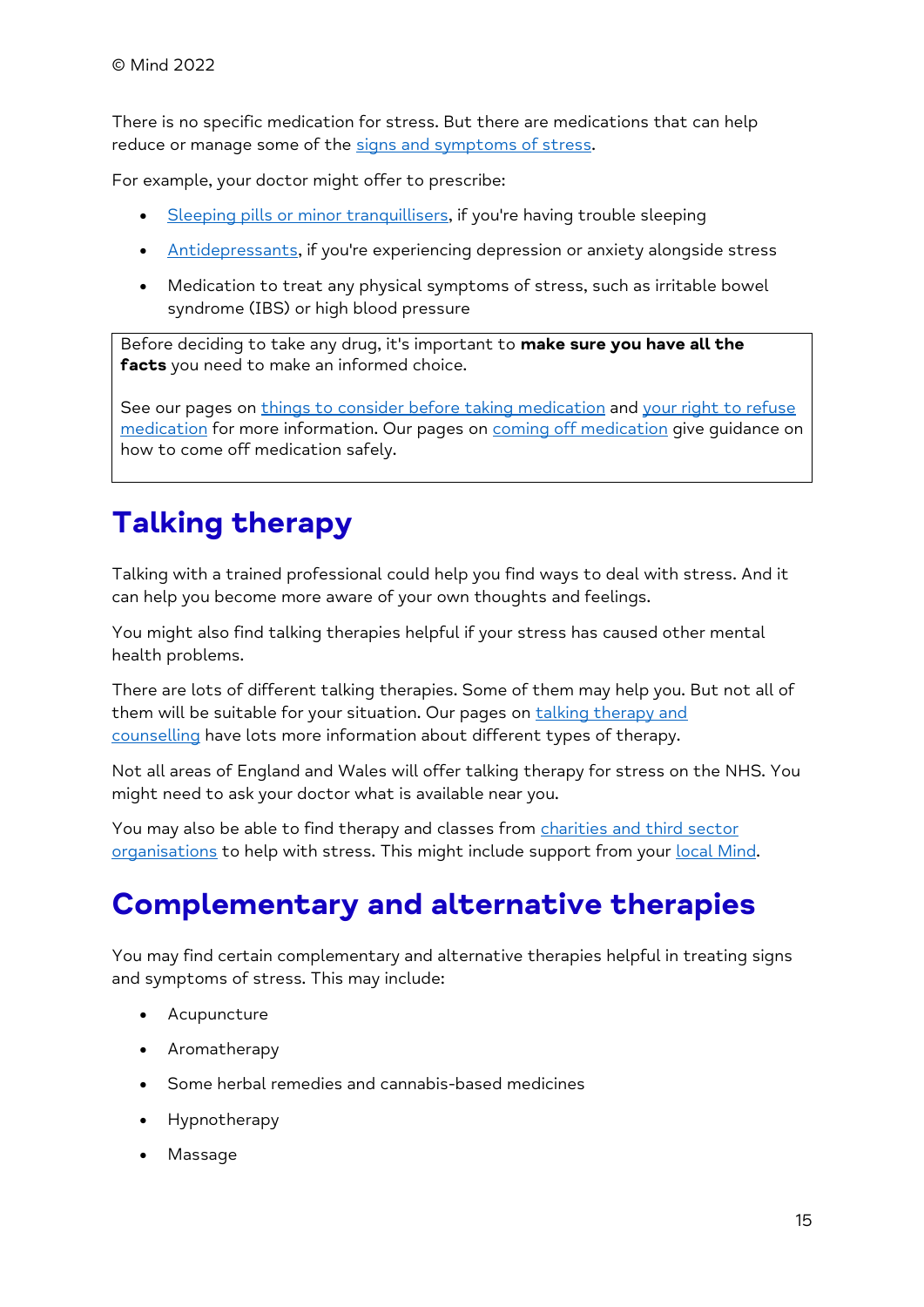- Tai Chi
- Yoga and mediation

You can try some of these therapies on your own. Whereas others are usually done as part of a class or one-to-one session.

See our pages on [complementary and alternative therapies](https://www.mind.org.uk/information-support/drugs-and-treatments/complementary-and-alternative-therapies/) for more about these therapies, and many others.

"Using mindfulness [helps me] to just allow some space to breathe and focus on the present moment."

# <span id="page-15-0"></span>**How can friends and family help?**

This page is for friends and family of someone who is experiencing stress, who want to support them.

It can feel difficult if someone you're close to is feeling stressed. You might find it hard if you can't help them change the situation that is causing them stress. But there are still lots of practical things you can do to help.

## **Help them notice signs and symptoms of stress**

Often, someone might not notice that how they feel or behave is a [sign of stress.](https://www.mind.org.uk/information-support/types-of-mental-health-problems/stress/signs-and-symptoms-of-stress/) For example, this may include having problems sleeping, or drinking more alcohol than usual.

You may be able to see these signs in someone else. This could even be before they recognise it themselves.

If you've noticed this, you could let them know and ask how you can help. Try to be gentle when starting this conversation, in case it is something they are not aware of or feel sensitive about.

## **Listen to how they feel**

Having a chance to talk could help them feel calmer and more able to deal with their stress. Being there for them and listening without judging them can help.

"[My friends can help by] making me a cup of tea, holding me while I cry, making me laugh..."

## **Reassure them**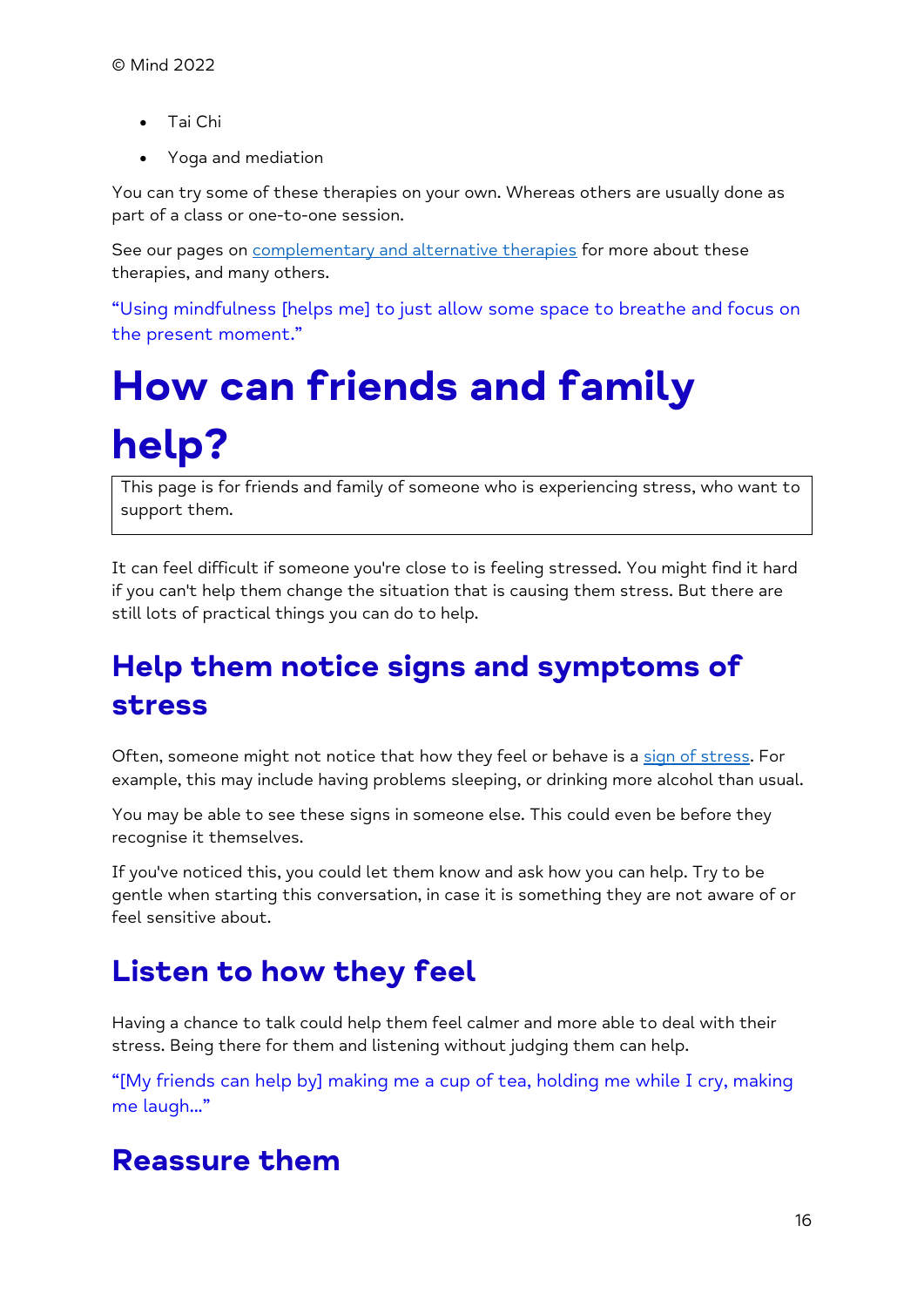When someone is in the middle of a stressful time, it can be hard to see when it might end. Let them know that situations change and can get better.

## **Help them relax**

You could help them research relaxation techniques and find ways to practise them. For example, this could be a weekly yoga class, or setting aside time for breathing exercises at home. This might become something that you could do together.

"When I'm stressed I need friends to hug me. It's amazing how good a single hug can feel."

### **Help identify their triggers**

It may help to talk about things you've noticed that might trigger their stress. But remember that they might also find this conversation stressful. Try to stay open-minded and avoid judging them. Being patient can also help.

"Not putting extra pressure on me... letting me know they're there but that I don't have to do anything."

### **Help with causes of stress**

There are many situations or experiences that can cause stress. You might be able to help them look for support for some of these issues. For example, this could be help with debt, housing problems or difficulties at work.

### **Support them to seek help**

You could help them contact their GP, go with them to an appointment or do some research on mental health and wellbeing. See our pages on helping someone else seek [help](https://www.mind.org.uk/information-support/guides-to-support-and-services/seeking-help-for-a-mental-health-problem/helping-someone-else-seek-help/) for more ideas.

## **Look after yourself**

If someone around you is very stressed, you might feel stressed too. If this happens, try to take a step back and look after your own wellbeing. Having good wellbeing can make you feel more able to help someone else.

See our pages on [wellbeing](https://www.mind.org.uk/information-support/tips-for-everyday-living/wellbeing/) to find tips for supporting yourself.

"[I want them to] understand that I may be irritable but I don't mean to hurt them in any way."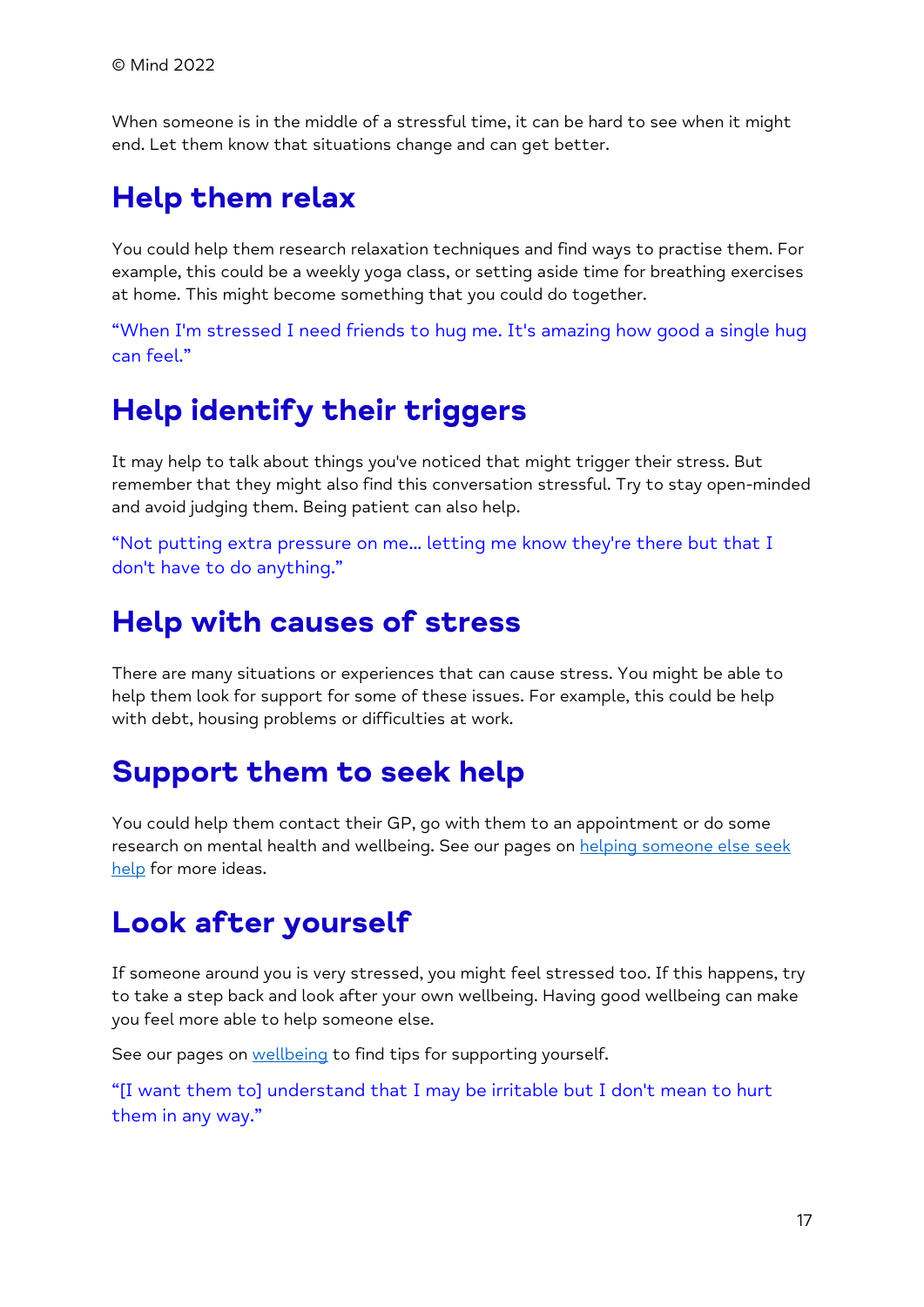## <span id="page-17-0"></span>**Useful contacts**

### **Mind's services**

- [Mind's helplines](https://www.mind.org.uk/information-support/helplines/) provide information and support by phone and email.
- **[Local Minds](https://www.mind.org.uk/about-us/local-minds/) offer face-to-face services across England and Wales. These** services include talking therapies, peer support and advocacy.
- [Side by Side](https://www.mind.org.uk/information-support/side-by-side-our-online-community/) is Mind's support online community for anyone experiencing a mental health problem.

## **Other organisations**

#### **Anxiety UK**

[03444 775 774](tel:+44-3444-775-774) (helpline) [07537 416 905](sms:+44-7537-416-905) (text) [anxietyuk.org.uk](https://www.anxietyuk.org.uk/) Advice and support for people living with anxiety.

#### **Do IT**

[doit.life](https://www.doit.life/) Lists UK volunteering opportunities.

#### **Health and Safety Executive (HSE)**

[hse.gov.uk](https://www.hse.gov.uk/) Information and guidance on health and safety law in the workplace.

#### **Mind Tools**

#### [mindtools.com](https://www.mindtools.com/) Tips and articles on personal effectiveness, management and leadership.

#### **NHS UK**

#### [nhs.uk](https://www.nhs.uk/)

Information about health problems and treatments, including details of local NHS services in England.

#### **Samaritans**